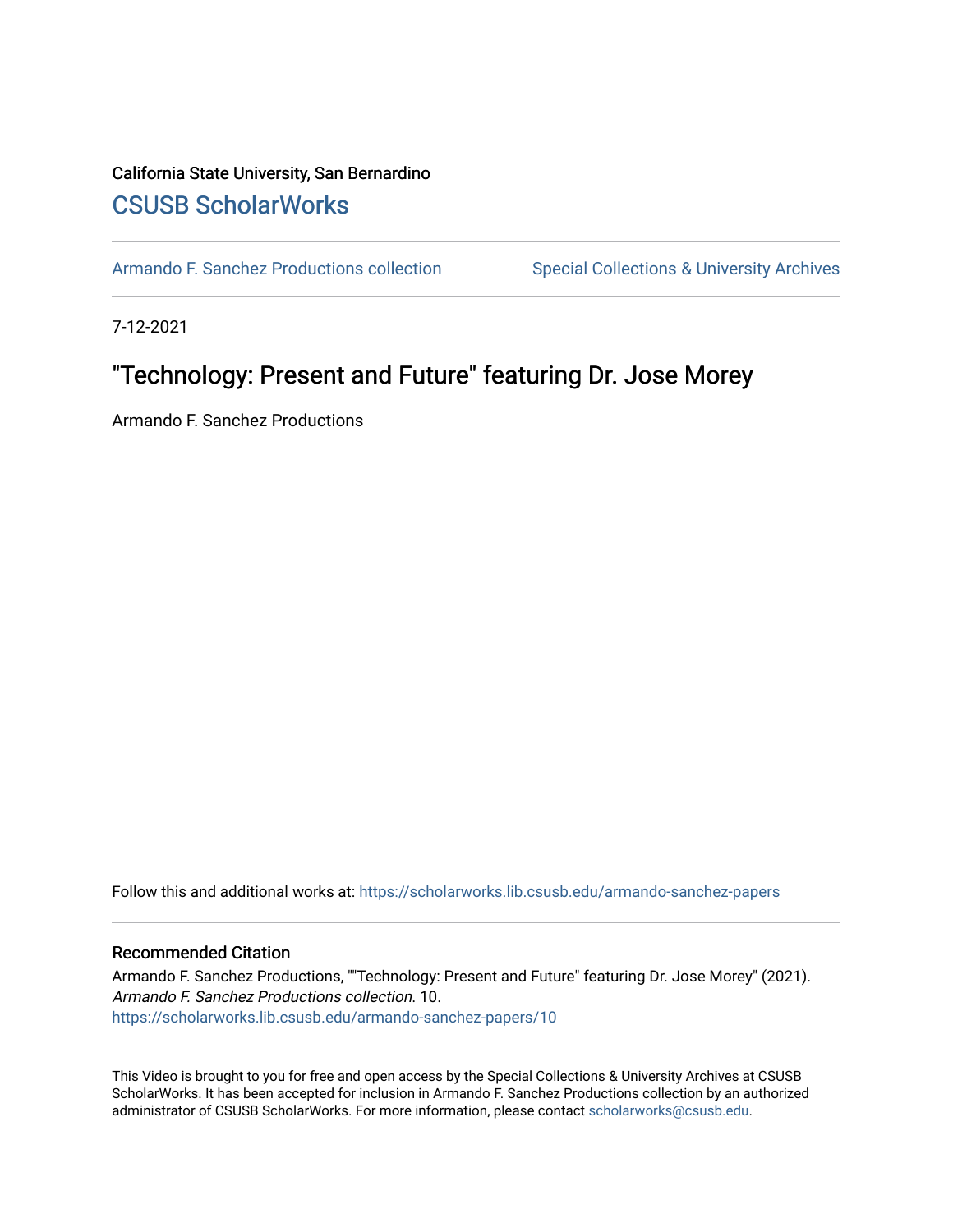Armando F Sanchez Production

## **"Technology: Present and Future" series**

Guest: Dr. Jose Morey, MD

Interviewers: Armando F Sanchez & Dr. Felix Zuniga

Copyright © 2022 by Armando F Sanchez

# **Dr. Jose Morey, MD**

Dr. Morey, MD is CEO and Founder Ad Astra Media LLC; providing role models and educational STEAM content to *encourage more diversity in STEAM related fields.*

Jose Morey. MD is an Eisenhower Fellow with the 2020/2021 ZHI-XING Fellows Program and is a health and technology keynote speaker, author and a consultant for NASA, Forbes, MIT, and the White House Office of Science and Technology.

He is considered a leader in exponential technology innovation and excels at leading multidisciplinary teams that sit at the *epicenter of biotechnology, AI, and aerospace.*

He is considered the first Intergalactic Doctor and is often featured on Forbes, Univision, CNBC, and NASA360. His latest essay The Future Shock of Medicine: How AI will Transform Disease, Death and Doctors" was recently reviewed by The *Wall Street Journal along with other contributions by contemporary thought leaders.*

He serves as a technology and business advisor for MIT, NASA, UVA, African Innovation Alliance, US-Polish Alliance for *Innovation and has served as a special envoy to the Polish Space Agency.*

As Chief Engineering Council in charge of Innovation for Hyperloop Transportation Technologies, he directs international *engineering teams in technology and intellectual property development.*

As the Medical Technology and Artificial Intelligence Adviser for NASA iTech, he helped evaluate research initiatives that *would develop novel technology to meet the 2030 Mars Mission objectives and deep space exploration.* 

His expertise in big data and innovation has made him a sought-after consultant in many industries. Dr. Morey has previously worked with Liberty BioSecurity as their Chief Medical Innovation Officer where he helps drive innovation in *genetic intelligence, national defense, biotechnology, precision medicine and augmented human performance and with IBM Watson Health as their Associated Chief Health Officer where he helped develop global AI medical technologies.*

Morey has also consulted with many companies to help create and train their deep learning algorithms and neural networks *to develop intelligent systems in healthcare and aerospace.*

Morev sits on several AI advisory boards and has over 100 peer-reviewed publications, articles, presentations, and lectures. *He also has a seat on the Informatics Leadership Council for the American College of Radiology.*

He has given talks to NASA360, the Radiologic Society of North America, HIIMS, Academy Health, Health Datapalooza, *Tech.Co, Frost & Sullivan Executive MindXchange, Stifel Nicolaus Healthcare Investment Conference, the Chinese Medical Association and the Senate of the Commonwealth of Puerto Rico.*

Morey holds an adjunct professorship of Radiology and Biomedical Imaging at the University of Virginia and at Eastern Virginia Medical School. And he is a guest lecturer at Singularity University. Morey is also an advisor with MIT Solve, Ideas *MIT, Tampa Bay Wave, and I-Corps Puerto Rico.*

Dr. Morey is a Senior Advisor with the NASA Space Breathing Initiative, where he helps direct an international team of hardware and software engineers to develop a blockchain-based data platform pipeline in collaboration with NASA and NetApp for COVID-19 rapid response utilizing a hybrid cloud. Identified and guided hardware and software parameters well as edge device integration and clinical AI development for prescriptive analytics and integration with the US National *Emergency Broadcasting System.*

He also serves as a Special Advisor with the White House Office of Science and Technology Kaggle CORD19 Project. He advised the Director of Research of CORD19 which is a collaboration between the Allen Institute for AI, Chan Zuckerberg Initiative (CZI), Georgetown University s Center for Security and Emerging Technology (CSET), Microsoft, and the National Library of Medicine (NLM) at the National Institutes of Health to create AI platform to review scholarly literature about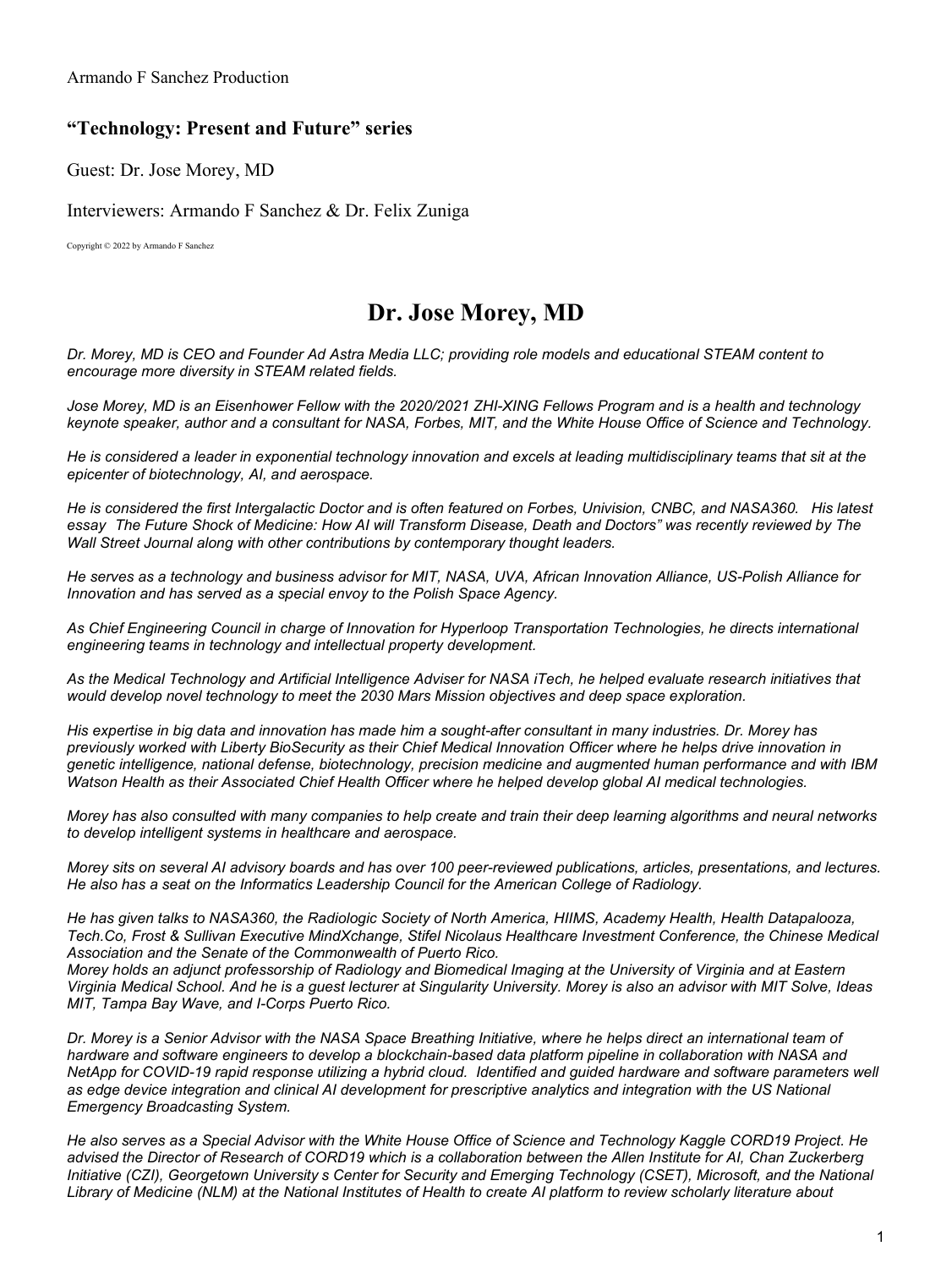COVID-19, SARS-CoV-2, and the Coronavirus group. Advised director on how to transform research content into machine*readable form, making the corpus ready for analysis and study.*

**Armando F Sanchez**: Ladies and gentlemen, thank you for joining our program. I'm very happy to have a wonderful role model guest. Someone who sort of expands our imagination. I also have today as my co-host, Dr. Felix Zuniga and he is an educational doctorate newly minted so we thank him for helping us to come along. Yeah, I followed his progress from when he started as an undergrad or through his Ph.D. so really happy. But, he also holds a leadership role also in the colleges of California. Let him share that through the show. Our guest today is Dr. Jose Morey. He's an MD or sometimes known as Dr. Intergalactic we're gonna have to talk about that one. I love that. That's how I came the initial contact. Oh, my gosh, he is huge. Huge amount of support for STEM Latinos, Latinas. His background is has a personal STEM literacy background in AI, quantum computing, aerospace, business intelligence, 3D printing, radiology and this is just the tip of the iceberg, folks. He sits on advisory boards, at MIT, NASA, White House Office of Science and Technology, and special categories. And it goes on and on and on. But the point of the matter is that one of the main points that he brought to us that he speaks and when I did some research and background is his emphasis on getting more students of color into the STEM fields. And I guess you know, your wonderful book, with *Good Night Little Astronauts*, I'm very happy to have is part of that whole package. So enough of me. Let's switch over to you. And let's begin with that. I mean, you have all these fantastic responsibilities across the board, across the nation and yet you take the time to look at the future, to look at children, to look at our future leaders. What stimulated you to go this route?

**Dr. Jose Morey**: Yeah, no, thank you, Felix, for the opportunity to come speak with you today, and Felix, congratulations on the doctorate, well deserved. It's not an easy road and we need more Latinos getting advanced degrees. So kudos to you. But it's because of my career really what what inspired me I have I finished medical school and after that, I did my postdoc training up in the Northeast. And that kind of changed my trajectory from just straight clinical medicine into more technology worked with IBM for several years as a consultant and then eventually as Associate Chief Health Officer for IBM Watson Health when that spun out the research labs that not only that I was working in, but other research labs throughout the world, well, then I worked with Elon Musk's Hyperloop project through Hyperloop Transportation Technologies. I was chief innovation there still innovation leading consulting and I've worked as a consultant to NASA through their AI tech program on deep space programs as well as through JPL on planetary defense projects. With the White House Offices Time Science Technology Policy, as you mentioned, particularly around AI projects to expedite COVID research over the last 12 to 16 months. Also similar emerging technology projects to the United Nations World Food Program and other organizations like MIT where I consult for solve and ideas which are two accelerators for them. I also work with the Legato Center for Entrepreneurship developing social impact solutions for low-income, low and middle-income countries. But in those roles that I've played in, in those experiences that I've had, I've often times been the only Hispanic and definitely the only Puerto Rican, *barincano*, on these projects, and sometimes the only minority on these projects altogether, and it within STEM and STEAM in these fields, which is the fields that are driving the economy today and will increase the drive of the economy into the future. There's a lack of diversity here in the United States. We don't have a lot of BIPOC people within those fields. We don't have gender identity diversity. We don't have gender diversity. We don't have people with disabilities, diversity within there as well. So it's the fact that there's this lack of diversity within science and technology, which forced me to try to create a solution and I talked to my mentees and others the importance of, you know, try to create and be involved in projects and create the world that you want to see. And I want to see a world within science and technology that is as diverse as the real world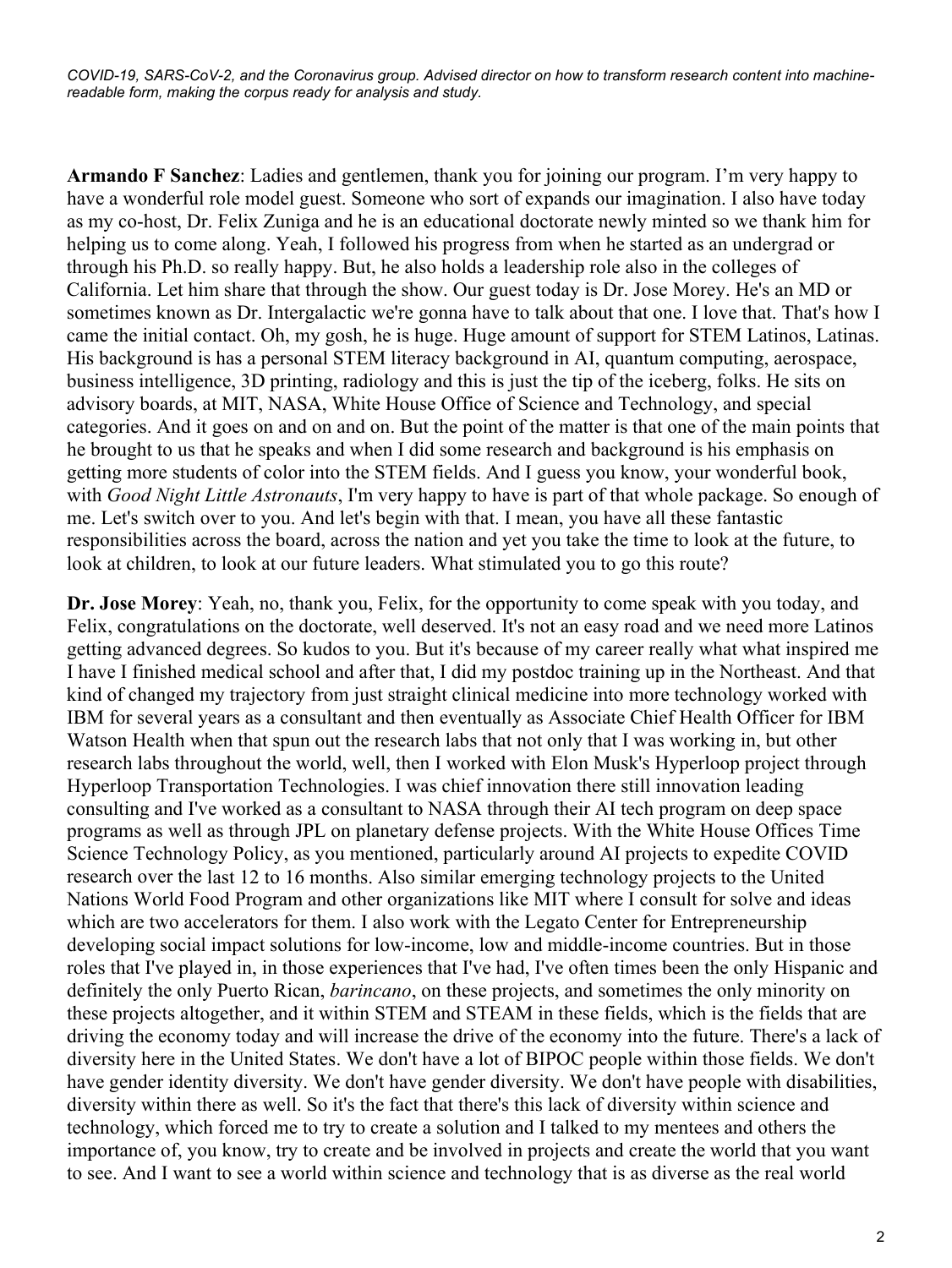around us. So I'm creating the solution. Or trying to solve the problem. And the way we need to do that is we need to inspire kids of all backgrounds that are underrepresented within STEM right now to go into the fields of science and technology and we need the data shows that we need to catch them early, we need to inspire them early and we need to grow with them as they say from K to career to be able to keep that inspiration going because we know that girls, people from BIPOC communities, others, even if we do catch them early on, they tend to fall off over time for a lot of different reasons. So we have to be able to continue to inspire them. So as Ad Astra Media I started at the end of 2019 with the help of the Eisenhower Foundation, I'm an Eisenhower Fellow, to be able to create media that shows representation of diverse people within fields of science and technology, through entertaining content, and we use education into that as well to be able to teach as we go along. But we want to inspire kids so that they see themselves we have that whole concept if you can't see it, you can't be it. So we want to let kids see themselves in those roles. People that look like them. People that speak like them, people that have shared community with where they grew up, how they grew up. In that way, we can get the kids to start dreaming about being those things and so that when they start growing up, they start saying, "Oh, you know what, I want to be a nurse like x, I want to be a doctor like y, I want to be a computer scientist like whoever". We want them to be able to know stories of people that are like them be inspired by people like them instead of what you typically see in media, which is people from underrepresented communities are playing that role. They usually are in kind of a minor role or some sort of some other tertiary role when it comes to what's going on. So we want to really put those characters front and center.

**Sanchez**: Let me sort of look at it from what I've heard is some arguments at times for lack of support, if you will, somebody says, "Well, there weren't any you know, if there were any outstanding minorities, we would see them in this room, but they're not so I just do they're not there." How would you respond to that discussion?

**Dr. Morey**: I would say that that's a very foolish and kind of short-sighted statement. There are plenty of people of color, there are plenty of women. There are plenty of people with disabilities there aren't they're not enough for sure. So I would agree with that. We need more and we need to be pushing that because the STEM fields as we know that the higher socio-economic fields, so we need to get socioeconomic strengths. To be able to do that you need to inspire and study those things. And there are comorbidities as I say from my physician background that tend to go along with being part of a lower socioeconomic status whether that means you live in a digital desert and healthcare desert and an educational desert. All that stems with socio-economics and the data shows us that as socio-economics rises, those things tend to go away, those comorbidities tend to be resolved. So there are people in those communities that look like us that speak like us that come from our backgrounds. You know, I grew up in Puerto Rico, you know, right near the baseball field. So baseball park, so there are people that have our stories, but we're not out there. We're not, we're not telling our stories. So one of the things I'm doing I've interviewed, I have an upcoming book that's going to be 15 years old and older, to inspire kids where I interviewed diverse leaders within science and technology, and have those discussions that's going to be coming out quarter 1, 2022. I have another book coming out in October through Wiley Publishing, which talks about the evolution of Latino leaders. I did in conjunction with Carla Hall, my co-author. So there are the stories that are out there. We need to just be telling them so that kids know about them so that kids say, "Oh, I could do that. You know, I could be CEO, or I could be senior vice president of that tech company or that particular industry." They are there. They're just not being told. Part of that problem also lies in the scientific community. We have not been out there and been engaging in popular culture. We've been allowing other people to do that. And part of that is kind of the people that go into science and technology know that they're so dedicated in their fields, are so dedicated in their studies, and they may not be you know, as gregarious or extroverted as we require, but realistically, we have a responsibility, especially when they come from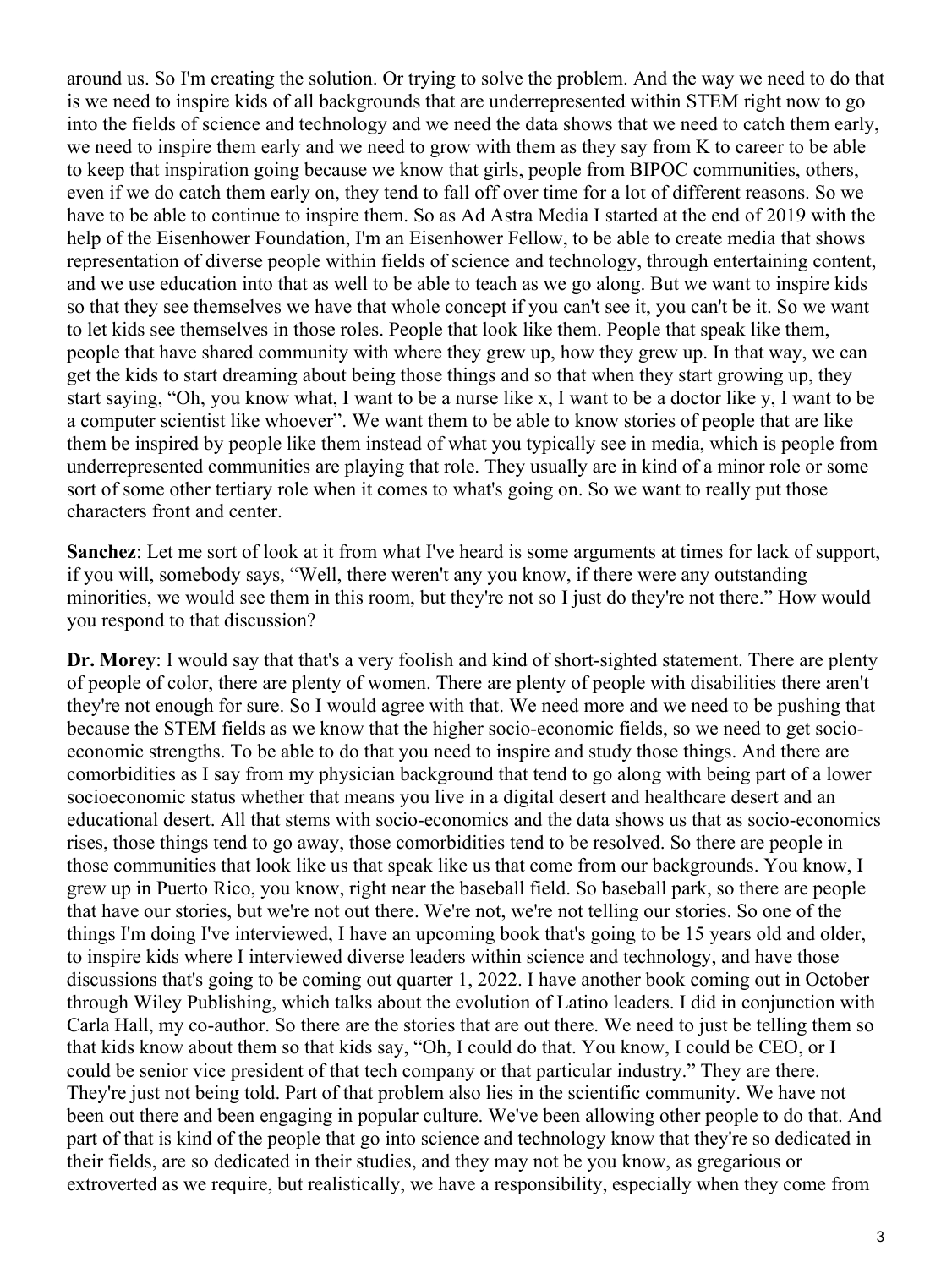underrepresented communities, to be out there to try to be role models to try to inspire the next generation because we have to be building generational wealth takes a village to develop. So we have to be out there to be able to cultivate that inspiration for the next generation. So part of that is on us and I realized that I had the opportunity, the ability, and the responsibility to be doing my part. So that's why I created Ad Astra Media to start playing that role into others a platform where they can be elevated as well. So telling those stories to bring inspiration to the next generations.

**Dr. Felix Zuniga**: Wow, there's just you know, so much. First of all, congratulations on all your accomplishments and everything that you're going to do as well. I applaud you know, the use of aspirational capital, right, coming from a community cultural wealth, framework and providing opportunities for our kids to see themselves in the future, right. There was just so many things that came to mind in the last couple of statements but, you know, I heard you talk about STEAM and STEM. Right. And can you talk about the importance of arts and stem?

**Dr. Morey**: Yeah, absolutely. One of the people that I speak a lot of that I hold up as an avatar is Leonardo da Vinci, the prototypical renaissance person. And he was one of the reasons I say that he's such a great inventor was because he combined the sciences and the art. If you asked a group of 100 people who was Leonardo da Vinci or what did he do? A lot of people would say he was an artist that you would have a considerable number of people that say he was a scientist and inventor. And the thing is, if you ask Leonardo himself, he wouldn't pick one, right? Because he didn't see himself through those lenses. He was constantly cultivating his skill set to left brain and right brain, and that's what allowed him to remain innovative and be able to push the envelope. And as he learned about the arts, his art skills, improved his science skills, as he learned about different aspects of science, whether it be chemistry, engineering, or geometry, each one of those skills, augmented those other skills and also augmented his art. And you can see that in things like you know, St. Jerome in the Wilderness, you can see that with the way he played with optics on the Last Supper. It see that with the way he kind of the facial features, they can have some things like the Mona Lisa, like you can see the crossover if you look at any of the sketchbooks, I mean it's any one of those pages could be you know, a scientific novel at the same time. It could be you know, put into the Louvre. It's just amazing how, in collaborative so STEAM, in my opinion, is the engine that drives innovation. It's very, very important. And I oftentimes when I do consultancy, work for a tech company, you know, they're trying to develop a project and they'll have people that have the same background. You know, you'll have five PhDs and all our mechanical engineers and like, you know, what, you know, what do we need to kind of get to where we need to. I said, "Well, go out and get somebody with a humanitarian degree, go out and get somebody with an arts degree go out and get them" What" they responded, "That's not the skill set.' They were I think, you know, that is the skill set that you need, because it's like when you're trying to make the picture of an elephant and everyone is touching the same part of the elephant because that's the only thing they know. They're only as good as described that. But when you start looking at it from a different perspective, because you don't have that internal bias, then you can come with a really novel solution. Steve Jobs, gave this lecture that he'd always talked about innovation lies at the intersection between technology and art. It's at that point, that's where you become innovative. So that's the really most important part. Arts is integral to science and technology because at the end of the day, everything in life is about people. You know, that's something from Latino perspectives that I feel like it's always been an advantage to our community because we're very family-centric. We're very community-centric, and that always gives you an advantage. And if you start looking at everything's about people arts and humanities, that's what gets you to remember why you're doing something. When if you get stuck in the tech side, and the zeros and ones it can be very cold, and it can be and it's not just something has to be technically appropriate like the iPhone. The iPhone works and it's amazing piece of technology, but the iPhone wouldn't have been as successful if it wasn't also aesthetically pleasing. If it didn't integrate with how you as a human can interact with an object. And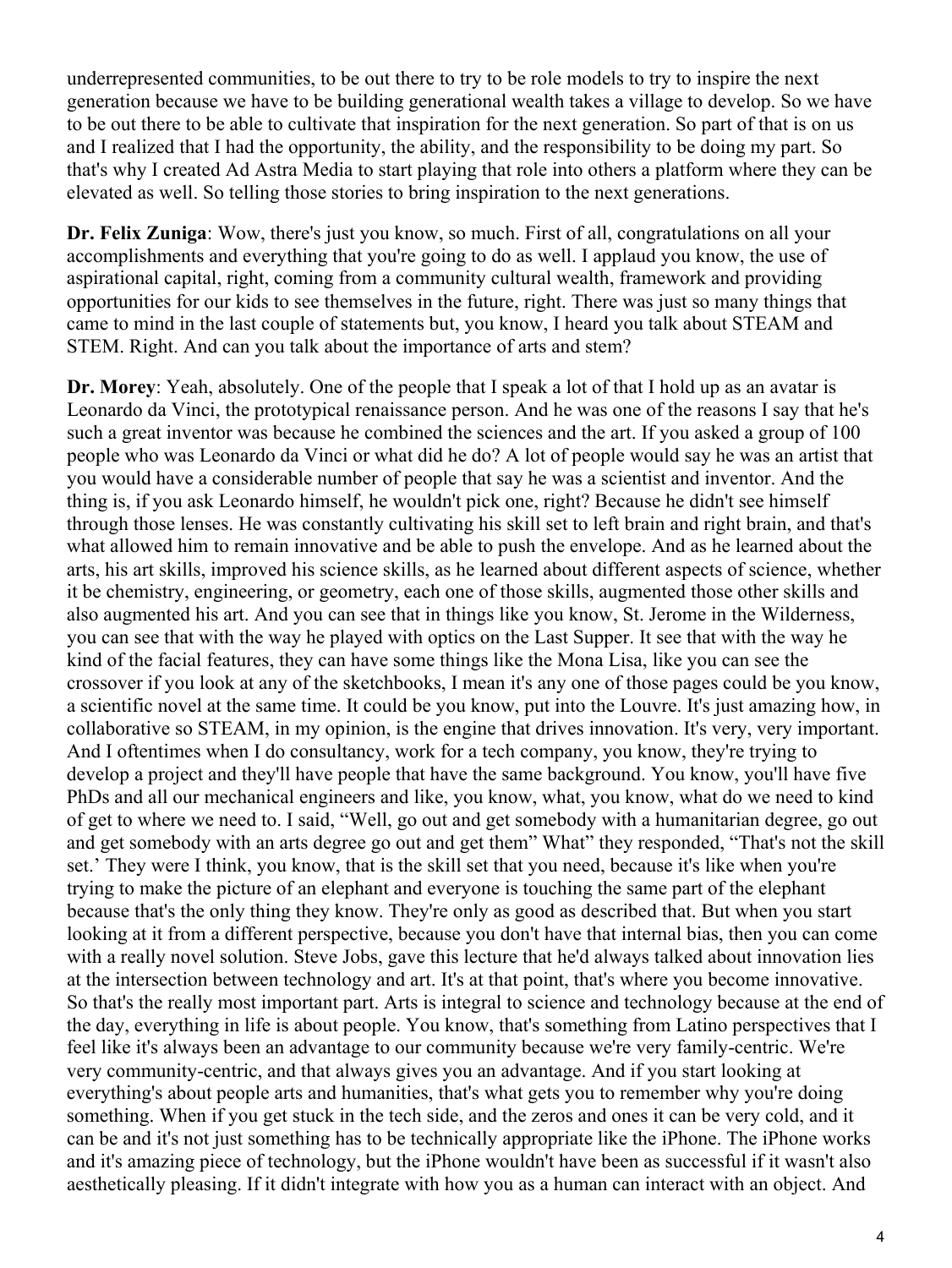so it's the combination of something that's both technically proficient, but then aesthetically, advanced. That's where you get something that becomes revolutionary like a piece of technology like a smartphone.

He shared the idea of the advantage of being Latino and you know, we are also very heavily artsoriented. I mean, you go to Puerto Rico, Mexico, you go make what you see all the coloring the murals. You know, we take that for granted. But one of the interesting points is that you keep saying your stated is quoted as saying that Puerto Rico can become a Silicon Valley. And that's a unique idea. I like the idea that it doesn't have to be in one place over in California. Why do you think that's possible?

So when I call and you're referencing that Forbes article, and what I've spoken about what the people there was called, it's the Silicon Island. So we can take what Silicon Valley has done and we can transport it to Puerto Rico. We have to change the mindset and that's you asked also what kind of an inspiration for what I'm doing and you know, after the community as a whole, underrepresented communities, this whole the divide between the haves and have nots, it's only going to increase if we don't get on board with the new economy, you know, with the silicon collars, the new generation of STEM, that's where it's going and that we have to be ready for that. Not just for communities that aren't represented to be able to grow and generate generational wealth. But for the country as a whole, the United States to be competitive at a global level. You need to embrace the diversity that you have here. Diversity has always been an advantage the United States. If you look at the Olympics, almost every other country is completely homogenous. What has been the greatest strength for the US has been our diversity. Sometimes it's what causes so much strife in the country, but realistically, it's been the greatest strength to our country. And that demographic of that diversity is changing and if the future majority of the population isn't ready to compete in those fields, then the economic power of the United States is going to fall. So we need to be constantly generating a pipeline of that. Now, specifically to your question about the Silicon Island perspective. Well, we saw what happened with Hurricane Maria we saw what happened with all the other, you know, natural disasters that are going on across the world. People from underrepresented communities tend to be affected more by these global cataclysmic events, whether they be climate change whether they be pandemics. Why? Because it opens up a very brittle skeleton that you have a systemic inequality that's been built into the world. And so the ones that are already most disaffected are the ones that are going to feel the effects of these kinds of change. So we saw what happened to the island after the Hurricanes were when you have an economy that is so heavily based on tourism, in a world in which climate change is a reality which we have to adapt to what's going on because of the consequences of not making decisions earlier, then that makes you have to reinvent yourself and look what happened during COVID. The jobs that got affected the most were those low-income front-end worker jobs, those the people that were out the door, those were the people that were affected the most. But the people that had those STEM jobs, they could transition to working from home, right, they could transition to working through zoom and having all these kinds of mobile things. So that's what I want for the island. That's what I aspire to create for them as well, transitioning them from primarily tourism there. There will always be a sector for that and a need for that. But being able to have a more robust economy to be able to withstand those global cataclysmic events that will continue throughout the world, whether it's climate change, whether it's another pandemic, you know, in 10-20 years, whatever, whatever the issue is, so that you can have a robust economy. It's all about diversification and being able to prepare for what could happen in the future. So you need to be able to set the groundwork for it. I think the island has the capability to become a Silicon Island. We have a growing ecosystem of startups, we have that kind of support, but you need to bring different factors together. You need to have a government on board with their support of academia, you need the private sector and the public sector to come together, creating those unique public-private partnerships, to be able to generate an intellectual property to be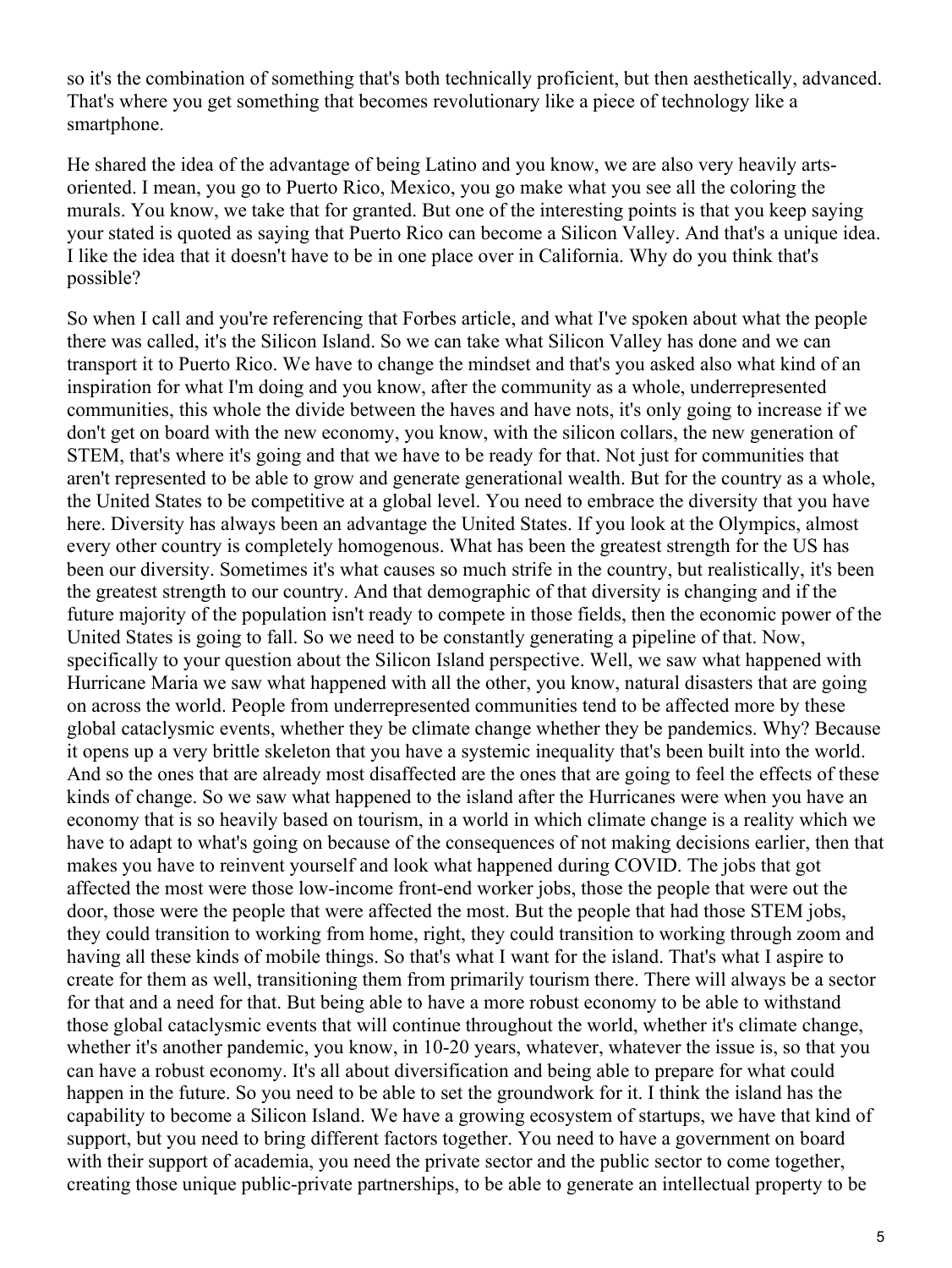able to stimulate startups to be able to create new jobs of the future. I think it's possible and I think the foundation is there. So that's why I'm a strong proponent of it.

**Sanchez**: I was in San Juan, Puerto Rico a couple of years ago, part of a tour that I was doing and the lights went out in the city at eight o'clock in the evening. So I that my gosh, you know, centers of the island, that the need for strengthening the infrastructure and being able to anticipate and act on them. So you mentioned that the imports, and so in that, so that's not a third world country.

**Dr. Morey**: But yeah, it shouldn't be. It should not be. It's been treated as one. I think that's a political statement. I'm making.

**Sanchez**: Felix, I know you had a question.

**Dr. Zuniga**: No pivoting on infrastructure, more about personal infrastructure. Can you talk about the role that mentors should play in helping you get to where you've been? And a two-part question the second part would be, we talked about diversity and the value of diversity. What can leaders of the organizations that you participated in, do to walk the walk right, as opposed to just talking to talk about diversity, which we've heard a lot of over the many years as well, especially since last year and the Black Lives Matter movement and you know, there's been a lot of talk about change, but can you talk to those two points, that'd be awesome.

**Dr. Morey**: Yeah, absolutely. Great questions, too. And I don't have a problem getting a little political. Armando, it's up to your audience, but no, for a mentor, mentorship perspective, it's hugely it's a huge part of it. You need those mentors in STEM. I did not have mentors, from my you know, Latino *boricanos*, somebody was that I kind of that kind of brought me through my career. But it shows you the importance of having those kinds of things right and having people that look like you and not just having those that look like you and developing a mentor perspective. Then also cultivating mentees and getting mentees to develop into mentors. You know, it's a skill set that needs to be taught. And it's very, very important one of the most important things, and ideally as a mentor as you develop mentees, and the way I look at it is my goal is to not get not to teach mentees to get to my level. I want mentees to surpass me. My goal is for whomever/ I'm cultivating to go farther and further than I ever did in whatever aspect that they want to go in. Because that's what you should be looking for in your mentees. But it also shows you because I did not have my own Latino mentors, besides people within my family, which we'll get back to in a second. But it also shows you the vital importance of having allies throughout your journey. And why the majority is just as important to educate in these things. We talk about the content that we're creating, having diverse stories and diverse representation and yes, it's important for kids growing up to see themselves in those positions, so that content is for them, but it's equally or even greater of importance for the majority to be able to see that representation as well, because they are the ones that control they are the gatekeepers they are the ones who are empowered and so when they see someone you know a Latino kid with first name Jose will say last name Morey with a or little Afro-Caribbean kid, or anyone that's coming in someone with a different gender, different gender identity coming into a field, they need to be able to have an understanding that person regardless of what they look like does play a role in their company and they need to be able to give them access because even though they might be the first one that looks like that. They should not have a bias that keeps them from not allowing that person in. And anything that we do the minority can speak and can speak truth to power but at the end of the day, the majority has to be on board. There has to be allies that are made because at the end of the day, slavery would not have been abolished if it wasn't for majority women's suffrage would not have been would not have happened if it wasn't for the male majority. The civil rights movement would not have occurred if it wasn't for a white majority that help it to occurred. Now it was the minority that was always fighting and the ones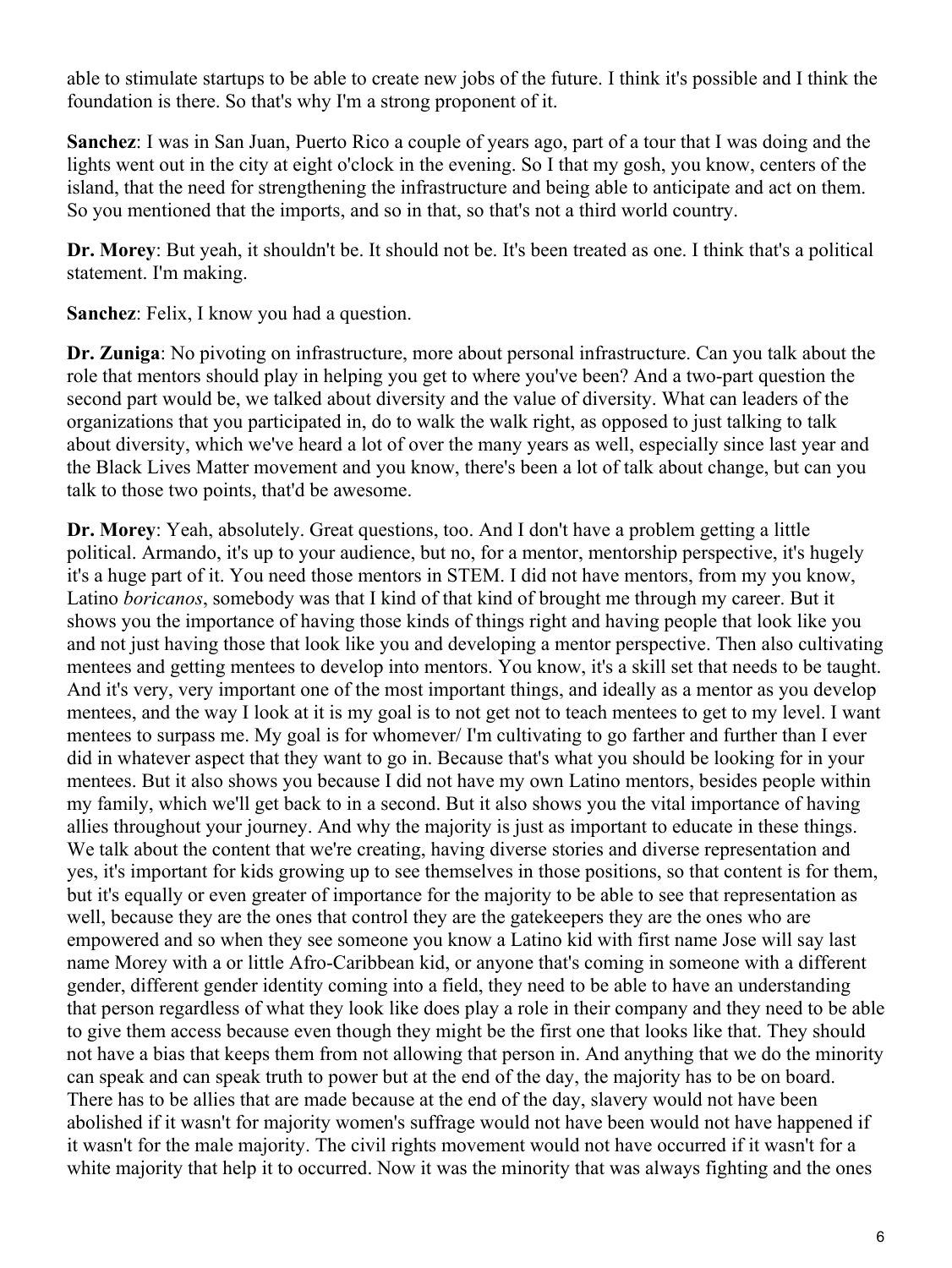that were suffering for it. Absolutely. But they had to find out why. So we have to help cultivate the majority to help us get to those levels as well and that's something that people tend to forget and that we need to do. And then us from an underrepresented community, we have to elevate our leaders that are already there. And we have to teach them to be mentors. And we have to get them out there and get them into the ecosystem to speaking and not being afraid of speaking up because there are generations that need to see them and need to aspire to be like them. So it's an important thing that we have to be cultivating that within the leaders that we have. Because as Armando has said, "Oh, well. What about the people say that there are people that aren't like that?" Well, we need to get them out there. We need to get them talking. We need to give them a platform to be able to do that.

**Dr. Zuniga**: I heard recently about someone say I don't need allies. I'm looking for accomplices. Right so.

**Dr. Morey**: But we have to remember those things too, from our perspective, right because, you know, as Latinos, we need to be reminded that, you know, we have our own kind of issues. That we have to think about misogyny and patriarchy. It doesn't only happen in the majority, we have a lot of those issues in our own community. So as we have especially our LGBTQ plus friends and family that are coming up, we have to be cognizant that we have to be an ally to those as their kind of biggest struggles that they're facing in their minority are struggles that we have to face at other times, right. And we might be a little bit ahead in certain perspectives. But we have to understand that there are other minorities and they'll continue because this is something in my own journey I've seen, especially with individuals with disabilities, as we were drawing as we were creating content, and bringing in mentors and telling people's stories. It was in an unknown bias of my own that I learned that oh, you know what I hadn't thought about that kind of issue. And when I started thinking about it, I've never worked with someone with a physical disability ever throughout my entire, you know, in twenty years within STEM. And the fact that I've had zero interaction with anyone with a physical development disability and stem doesn't mean they don't exist, and we went out and we found them but it was that, that that same thing that you yourself have biases that you don't understand, until you learn about them. And that's the thing about humanity that we have to keep learning. What are those blind spots that whether it was whether it was culturally or whether it's, you know, the world or whatever it was that kind of imbued those things within us. We just have to be open to the fact that you know, things that we don't know are incorrect right now in our lives, we have to be open to fixing them once. Once someone comes to us and says, Hey, this is a this is something that you've been struggling or doing appropriately and you have to grow yourself.

**Sanchez**: I thought came to across my mind that you mentioned the greatest ideas on Earth, and may come from a person who is in the furthest corner of a classroom, that most people would say that child has, you know, will never have a future but yet their mind is processing information to a level where we could change the world with that idea. So what I'm hearing from you then is that we need to put in place structures that recognize kids that may not be the normal as of today's educational structure, and recreate it and rebuild it so that those kids do come to the surface with their ideas. And then the world benefits. How do you do that? What how do you recommend that the educational structure change, so that all ideas fit. There that there is a pipeline of ideas coming in, that we can all benefit from?

**Dr. Morey**, Yeah, that's a that's a bigger discussion and a tougher discussion to have. You know, it's really I think Felix and people have studied this are way more halfway, much greater skill set and be able to having these discussions and myself but I will give a few points that I can think of and then Felix, they'd love to get your discussion into this as well. But we have to, in my perspective, go back to the root cause. So I tend to my medical training tends to have been looking at things and trying to get all the data and try to put a differential diagnosis together and then start trying to whittle down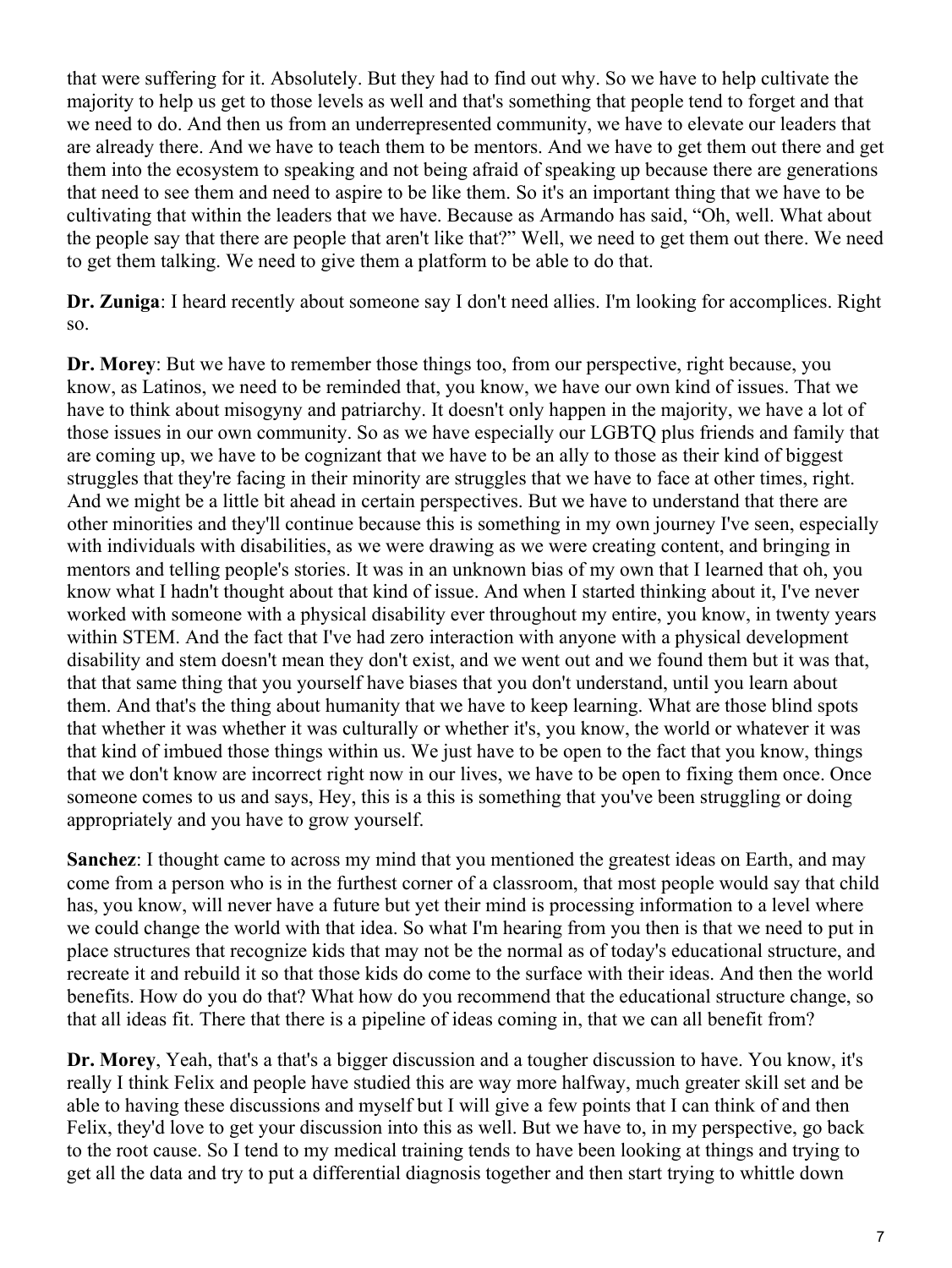what are the potential solutions? I look at everything through a physician's lens. It's something that I tell my physician colleagues that they never really they take it for granted, or they don't realize that the skill sets of how you train to diagnose and to treat can be applied to really any industry. It just it's you move away from the file the biology of human-machine and into industries and trying to break it down and trying to come out to a diagnosis. So you look at the history of how education has been brought here in the United States. Education in the US has been focused primarily, you know, came from an agricultural agrarian society when we were developing into an industrial society right and where we have summer breaks, right? That's why kids can go back and help their parents on the farm. But we've completely evolved away from that kind of an industry and that kind of society now. Not 100% but the majority of us are no longer living in those kinds of lifestyles. So you have to reinvent education really from the ground up. And this whole concept that you teach really to just generate one type of person for one to fit into one type of mold, it doesn't make sense at all. And realistically, it's a very lazy way of kind of trying to educate people. We have to understand that different kids are at different levels and not everyone needs to go into STEM either. It's just we need to get more because of the lack of representation also has to do with the lack of economic inequality. But there are there's an importance to understanding what are the skill sets and what's the passion of the individual to whether it's their passion wants to go into the trades or their passion wants to go into the arts or their passion wants to go into the sciences. But being able to allow that diversity of thought and evolutionary development within the child's minds. We have to be more open to that. And there are models out there people are trying to do that. But for the map for the vast majority. The educational system here is kind of one size fits almost no one. So it's an issue. You need to cut, we need to restructure it completely. And then we have to think about what are the assets mean the fact that when we transfer COVID we made a transition to virtual learning, but teachers aren't taught virtual learning in schools, correct me if I'm wrong, Felix, please. Like when you're growing when you're getting your Masters or your undergrad, you're not taught how, you know how do you teach a virtual class, but realistically now we have that we have not only the ability but the necessity right? But as we go back, or if we go back, we need to be thinking about new methodologies of how teachers are taught, how the educators are taught through professional development through their educational modules, to be able to think outside the box or to think as if there is no box. Then we also have to take into consideration with the United States that there's a digital divide between communities. So even if you start teaching virtually, that doesn't mean you'd be able to reach everybody. So there's that's why it makes it's a complex discussion because there are complex problems that so you need to bring in the government to make sure that there's equality amongst access, then you need to bring in academics to have a discussion of, you know, how do you evolve, teaching methodologies? And then obviously, the marriage of the two of how can you create hybrid models, not just hybrid, personal to virtual, but hybrid into all the different types of settings that there are all the different types of learners. And you're there's never going to be a perfect solution because the country is too big and too complex. But you can do better, and we should do better and we owe it to our kids to make sure that we do better by them. And at the end of the day, if we pour more energy, more time, more thought, into the next generation, we're only investing in ourselves. It's only a win-win. So this concept of you know, it's too expensive. If that makes no sense to me. How can ho can an investment in your future and investment in yourself be too expensive? That seems nonsensical and moronic to me. So, and the role that we play at Ad Astra Media specifically is we're there to combine the entertainment and the educational side. We've seen our content to be able to be integrated into school districts and into lesson plans and having educational modules built into our pipeline. And we're already doing that with partners like the past Foundation, Ohio, and others where they're taking our content, creating those modules and then putting it into their workshops and into their school districts. And that's something that we see long term because we need to not just educate in different ways, but that part of inspiration has to be in there too, so that kids can start dreaming about what they can be as opposed to you know, coming from Puerto Rico, just thinking about maybe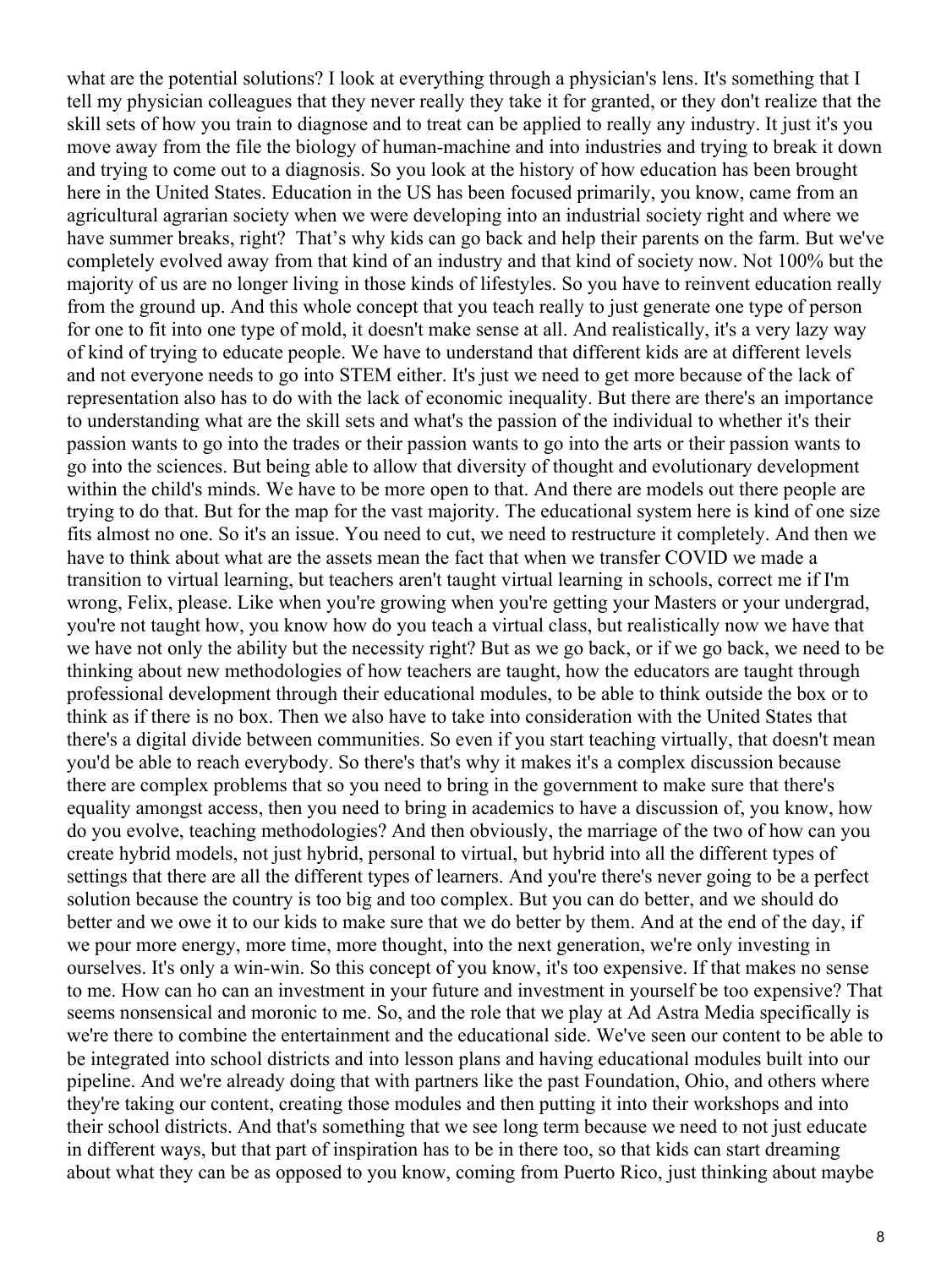athletics or the arts. Nothing wrong with those but we want them to be equally thinking about being a doctor, being a nurse, being a physicist.

**Sanchez**: We're gonna give out. I'm gonna ask you for contact information for our viewers to be able to learn more about what your project is, but let's throw this whole pyramid. huge, massive question on Felix's lap and see how he responds to that.

**Dr. Zuniga**: I was hoping that we're gonna go to the next question. No, you're not gonna get off of it. It's very complex, right? And there's a lot of different pieces that are into playing there. The only thing I didn't hear you say Jose was saying that it would just be to incorporate the student voice right and voices from our community. Because a lot of times the conversations happen between the governmental entities and the businesses or corporations that are you know, looking for the people with the careers and it's like, what can we do to the community not you know, for the community or with the community, right, so incorporating the student voice Armando and how to fix education, right? Because they're the ones who are experiencing it. And you spent, you know, many years in the classroom and you know, firsthand what, what education does to shape students and student minds, you know, so listening to those canaries in the coal mine, right, so to speak, and find out what's, what's going wrong, what's pushing our students out what's not working for them? You know, I was just reading a study last night about, you know, serving faculty member serving and Hispanic serving institutions and how they have to pivot their teaching style and pedagogy to work with students from that community, whether or not they are from the dominant background or Latino background. And so it's that right, it's asking the questions and seeing how the students in the communities were serving, you know, what is of interest to them and how are we adapting our styles to their learning, right, as well. And like you said, Jose, you know, the digital divide is huge, right, being able to close that gap. You know, right now, there's a lot of services that are in place because of COVID. From, you know, broadband agencies to do like emergency connectivity for the internet. Families can get connected for free or for as little as five bucks a month. That's gonna go away at some point, right? But that doesn't mean the need goes away. Because, you know, once you know COVID is over, hopefully, then people will turn around and start trying to make money off of those things again, and that gap will continue to widen. We have an ongoing crisis in Latino education, right. Next education. We are seeing more graduates of college that are Latinos, more than ever, but when you look at it closely, the equity gap, you know, based on the size of the community is growing, right if it's a smaller number of percentage of that greater community that has never been higher levels of education, so it's, it's this huge wave that that's coming. And maybe we can pivot to the next question with like, you know, as we look at future careers and things like you know, automation, robotics, AI, the importance of again, diversity and having us represented in AI. Can you talk about some of the challenges that you see with that and the lack of diversity in AI development in the future?

**Dr. Morey**: Yeah, well, it's the same problem. It's in the rest of the STEM or STEAM fields. We already have a lack of diversity now. And if the data holds true, that divide is only going to be exacerbated, not just the physical divide of not having the representation, but then the economic divide of not being in those fields. Artificial Intelligence is a huge one. I mean, AI and automation. It's going to touch every aspect it already touches so many aspects of our lives, right? If you're watching something on TV, or if you're finishing up a Gmail or if you're putting in a Google search, you know, machine learning is already involved in anticipating what you're doing or where you're going. Or if you drive near something. Or if you say something off-hand when you get an advertisement, right. We've all seen that. So it's in 100% of our lives already. It's only going to increase whether it's in it's gonna get more sophisticated and more complex. You're gonna see robotics, you're already seeing them in warehouses, taking over more warehouse jobs, obviously, more manufacturing jobs, like people talking about, oh, we need to bring back manufacturing. Well, yes, people want more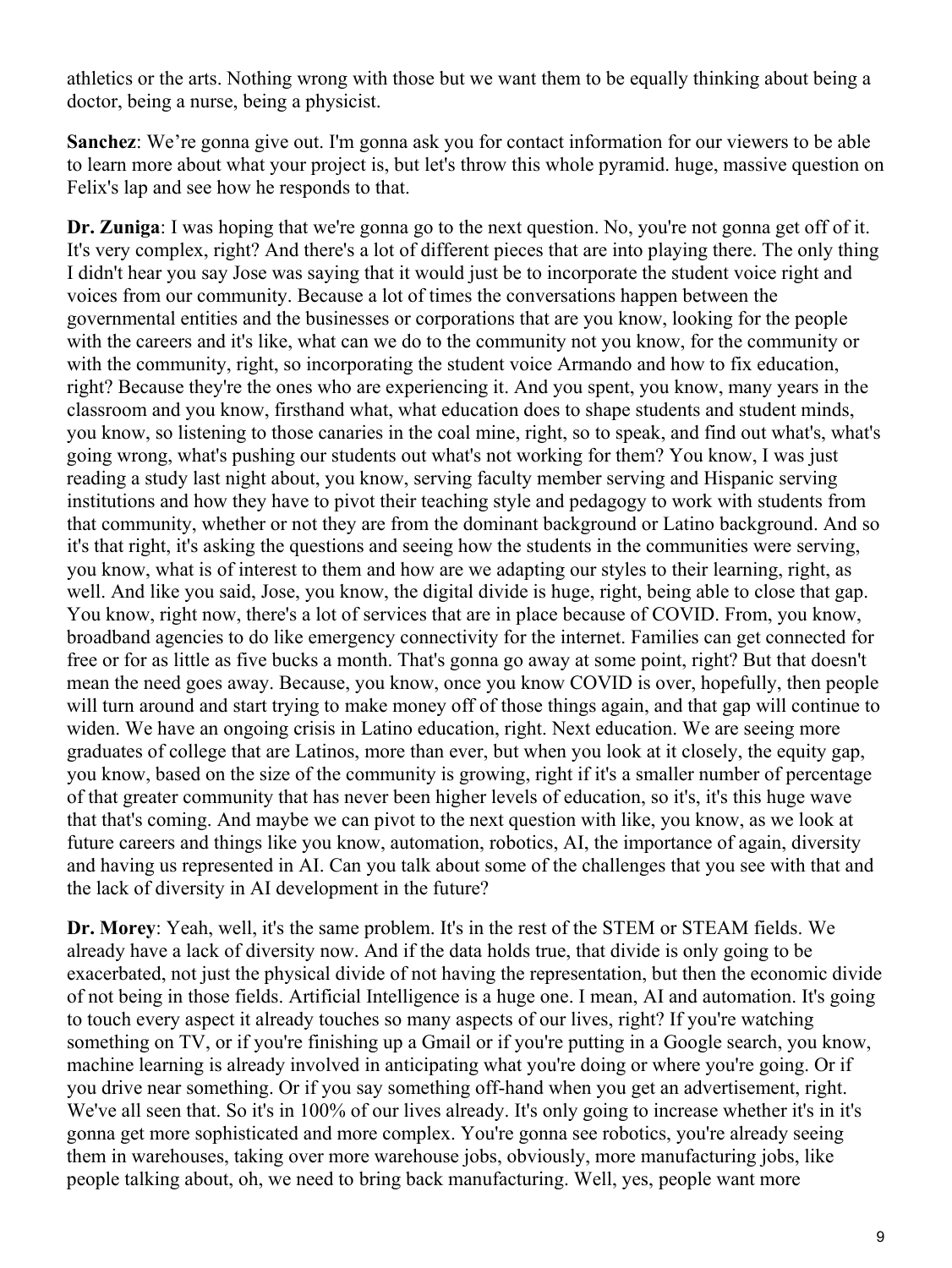manufacturing from a logistics and supply chain perspective. But realistically, a lot of those jobs are going to be automated. So even though they may be back on shore, they won't be the same as they were, you know, 50-60 years ago, where you're gonna have physical labor doing that. What you will have is a technician fixing the robots, right? So and that's where the STEM field is very important because the criteria of the people that work there are going to change. Same thing with car mechanics. As we get cars that are more advanced, it's the the old school mechanical knowledge goes way you need more computer science, then you need more mechanical science, right? So it's the evolution of things. It's gonna affect every single thing. You look at restaurants, I mean, restaurants are already trying to play with automated services. We've seen that now with COVID Even more, right? You go to a restaurant and you don't even have a menu anymore. You just have a little thing that's on your table and with your own phone, you do you do or you order things directly from your phone you pay for if you don't even see anyone. Amazon has full stores where you don't see people you just kind of walk in and walk out with what you want, and everything's automatically tracked. So it's going to be more and more and greater and greater. Artificial Intelligence is a big driver of that divide. Absolutely. And we need to be able to be prepared for that. So we need more people in computer science in machine learning. And it's not just from zeros and ones perspective of people that are actually doing it, we also have to be involved with the parts of datasets that are being created to be able to build this automation. The reason that is is because artificial intelligence, all it can do is replicate what's been done in history. So if the datasets that are already there have a systemic bias or racial bias because of the system that created those datasets, then the artificial intelligence is just going to replicate systemic and racial bias. And we see there's a great documentary right now on Netflix called "Code Bias" by some of my colleagues at MIT, which the main protagonist of it she's a computer scientist, and she was creating an AI application based on facial recognition that she was trying to do for an app. And when she bought an off-the-shelf one and never it didn't recognize her face, it would say no face, no face detected, but then when she put on a white face mask, it was able to detect a face. And so when she started looking into the datasets like why this happened, she looked into all the big ones, IBM, Amazon, Facebook, when she looked at what the datasets were, it was, I think, greater than 90 or 95 or 95% male so obviously you didn't have enough females represented to be able to create an adequate application. And then it was like greater than 90 - 95% Caucasian. So she was an African American female, so it was doubly and the thing was a beast that foundational algorithms were the ones that are being used and things like health care, things in criminal justice. So the systemic inequality that was put in place because that database, then got perpetuated into all these other systems. And we're seeing that there's a ton of articles coming out where people put in this application, you know, to be able to catch to be able to scan a crowd and detect who might be a criminal or whether you need insurance coverage or not. And AI or the algorithm puts out something racial. You saw, I think it was a few years ago, Microsoft put out an AI chatbot on Twitter, where it just allowed it to learn from Twitter and be able to respond to people and they had to take it down within 90 minutes because it became antisemitic and misogynist within 90 minutes. Because it was just learning from Twitter from Twitter input. And so it wasn't that the algorithm was racially motivated or had some sort of sexual bias it was just that the data was. So if we are not a part of that evolution, then the systemic inequalities that have held back underrepresented communities, whether they be African American women, females, LGBTQ plus, will be perpetuated into the future. So it's not just learning about it and be able to get part of it. But it's also making sure that those databases are robust and equitable for all. Still, it really does come up because when you go back and look at who, who actually created, like, let's say that facial recognition software, they were all Caucasian males. So of course, they weren't thinking about the fact that oh, maybe we should get somebody that looks different from us to put into the data. Because it was again, their own kind of blind spot. You know, it may have happened to us, potentially, that goes us through, you know, Latino males sitting around. It would happen to us too, as well. We weren't thinking about it. But that's why diversity is so important. So you can at least have one person that doesn't look like you. Put their hand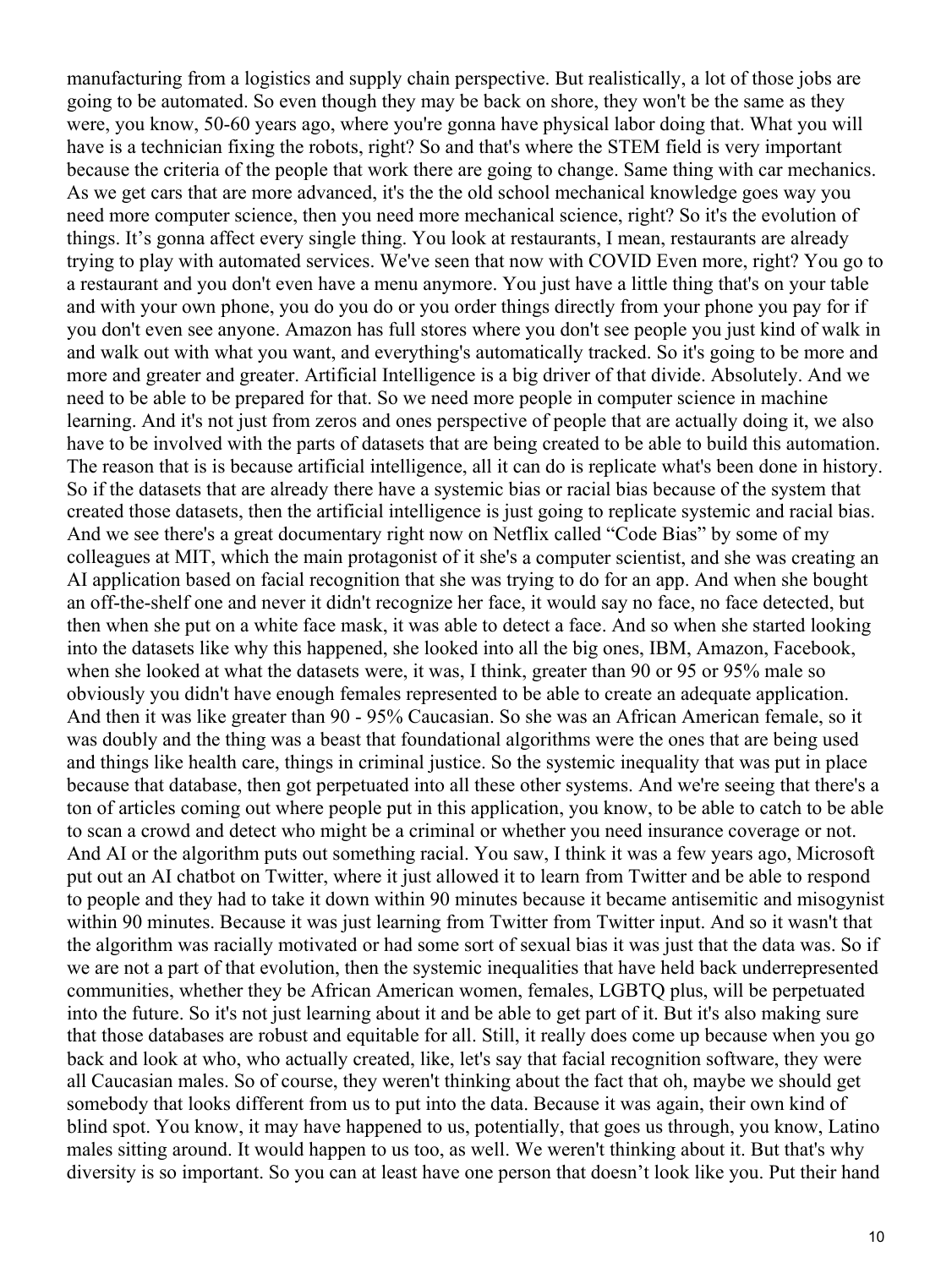up and say, Hey, there's a problem here. So that's, the importance of why we need to be at the table and they say that's that old adage that if you're not at the table, you're on the menu. That's it's a whole set of true forever and ever.

**Sanchez**: I want to take on the same question that I threw at you and Felix also approach the but I'm gonna oversimplify and I emphasize oversimplify it. As an educator for many years and talking to many peers. I think, what happens in education for me, my perspective is we never get to the question of "why?" that we get into too much of the details, which are now in Google. I can bring it up in two seconds. But we never stop and get to the level and say, Okay, why do you think this or that? And I think when you're bringing the question is from the scientific point of view, that's the core of science to ask why. So I see it from that level. If we merge this question, and we embody it. I think our educational system will change from the bottom up.

**Dr. Morey**: Yeah, I would agree. And I think that's another reason that we don't elevate science into all fields the way we used to, you know, or there's not there's there's a lack of respect towards science in general or the amount of time it's, it's I feel, Felix just got a doctorate in education. I mean, that is not an easy undertaking that takes sacrifice. And, in today's culture, and it goes again, again, it goes back to us ourselves as the scientists not being out there and not being involved in popular culture. You know, social media has elevated ignorance. has elevated lunacy to the same level, as scientific education. The fact that, you know, I spent until I was 34-33, studying, you know, to be a physician, you know, doctorate degrees post-doctorate degrees, residencies, post-residency fellowships and to think that people want to argue with physicians or with other scientists, because of something that they read on some obscure blog by some obscure person or machine that may have written something random. It's just we have this lack of respect for the scientific method, and how we get to facts how facts are derived. People don't get to choose facts. Facts are just what they are, whether you like it or not, it's just the truth. And we tend to forget that like the sun is a chemical reaction of different perspectives, and it's not going to change it's not a mythical or magical creature that comes and goes. It's not being pulled by, you know, horses that kind of rotate around by some omnipotent being it is what it is just because you choose to think it's something else doesn't mean that it's something else. It is what it is. So that's the thing that we have gotten away from and that's the thing also that we're trying to change it at Ad Astra Media is to elevate science as a whole for the entire community because we've gone away from that and it's dangerous, and we've seen the dangers that it can cause it literally leads to loss of life. And it's unfortunate, and something that we have to be constantly fighting against because I believe ignorance is at the core of so much, especially when it comes to inequality. Thinking of people as you know, calling someone illegal or calling someone a racial slur or judging someone by whom they love or by the way that they were born. All that really at the end of its core comes out of a place of ignorance. And knowledge I believe can be the thing that conquers most of those inequalities.

**Sanchez**: We're getting close to the end of the show. First of all, could you give us the contact information where our viewers can keep up with all the fantastic projects, especially your media one and thank you for the book. I just loved it.

**Dr. Morey**: Oh, you're welcome. Yeah, so if everyone thank you for the time and follow us on social media Instagrams, the best way, Doctor Intergalactic Dr. INTERGALACTIC on Instagram and then our website is Ad Astra Media, which is something that astronauts say to each other like me it's Latin for to the stars. So Ad Astra Media.com and through our website or social media, you're able to find links to buy our books. Our books are available on Amazon, Walmart, Target, Barnes and Nobles. Your local bookstore can order them too if you ask for them. More books coming out. They're all in Spanish and English. Always we're starting to work on Spanglish books coming up where they'll have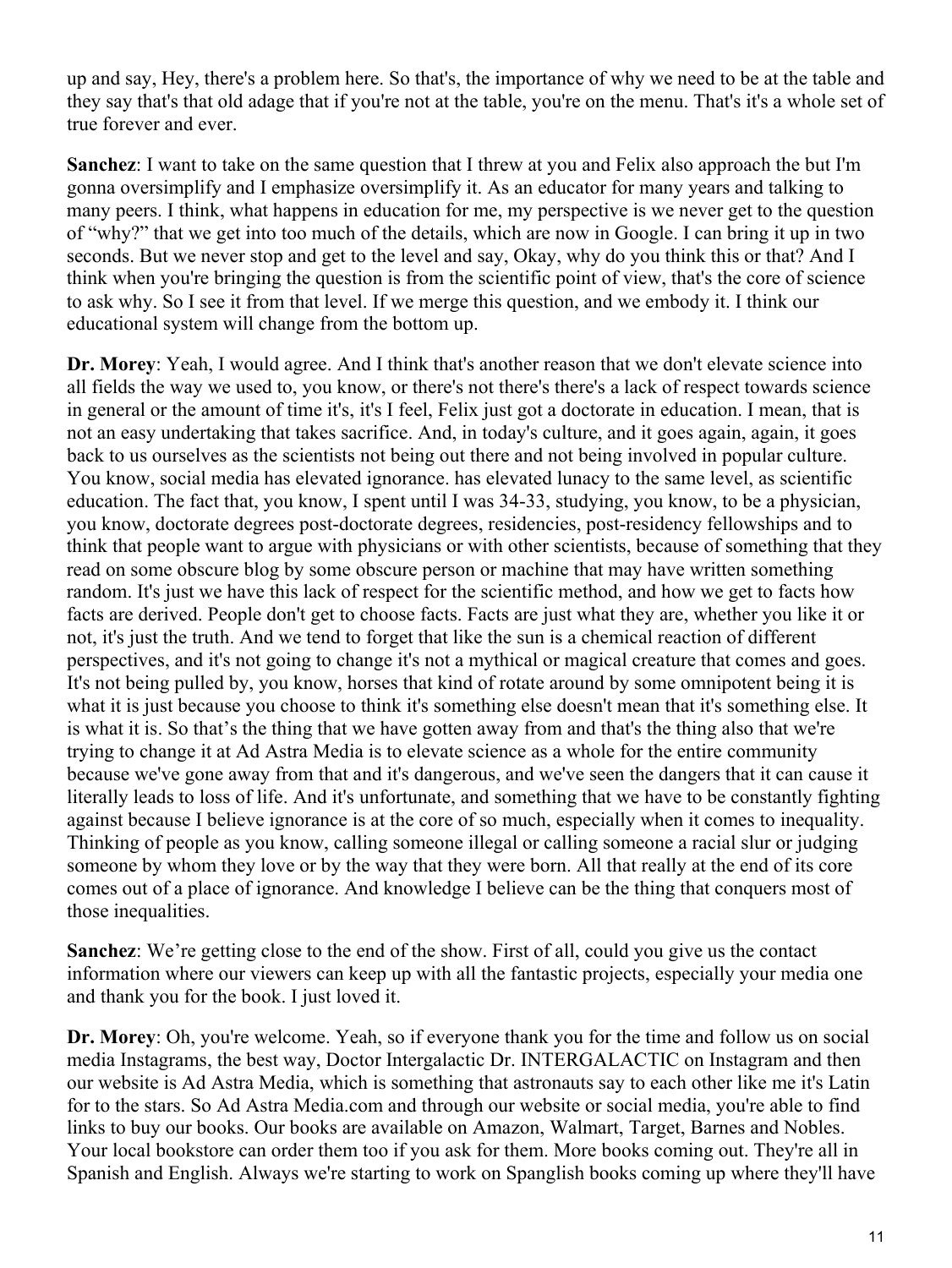both Spanish and English together. Yes, kids can have them. We have free comics online, free educational modules online for teachers. We have other ones that are gonna be available for teachers to be able to just put into their classrooms. That they want to download or purchase them. And then we're also gonna be going through a crowdfunding campaign here towards the summer, early fall, where anyone that wants to invest into us will be able to do so to support and push the cause for it. And if there are folks out there that want to invest now, we're also doing that as well. Through different mechanisms. Anyone that wants to be a part of the story, or you know, an ally in the journey, please reach out to us.

**Sanchez**: I want to be part of it. I want to be part of it. And I know feelings also. Feelings final question and then closing statement, please.

**Dr. Zuniga**: My final question would be, "What advice do you have for aspiring creators, aspiring authors, people who have the idea or concept that they want to do something but they're not sure where to start?"

**Dr. Morey**: Start small, do something. Do something that you feel that you that that you can do? That would be easy to do? Like start a small blog, write something on medium? Do something simple and show it to your friends show it to your family? And start from that perspective. Find allies, you know, find groups in your local Community Find groups online that can help you there's that old adage, my dad was huge in damages. So we'll be chosen by noon. So that's why they just kind of come out of me and I blame him so when it's his fault, but there's an old adage that is things from Africa, but "If you want to go fast, go alone, but if you want to go far, go together." So find your allies, find your community, whether it's the family that you're with or the family that you choose, find them and help them on their journey, and hopefully they will help you on your essence. Sometimes it's more powerful to help others reach their dreams and through the universe, I think those things tend to come back and you'll find doors and windows that tend to be open as you're trying to help others and it helps also to get you out of your own mindset because you start seeing the art of the possible and others and it helps you kind of grow yourself. So if you're having problems, you know starting something on your own help someone else start something and then hopefully that will give you the motivation or the knowledge of how you do it yourself.

Sanchez: Wow. I'm gonna ask you to share with us your closing statements but my God we're just seems more like we're starting not in the for the lack of time with please give us your views.

Dr. Morey: From my perspective is thank you. Thank you, Felix. Thank you, Armando for giving me the opportunity to speak and everyone listening to this and watching. The future's bright. I'm a strong believer in creating the world that you want to see. Creating the world as you see it. And I believe we all have the capability to be world builders. I believe we all have that power within us. If you think about where we came from. We all have stardust in us. The stardust that's everywhere in the universe that's inside of you. And we can create new universes and we can create them in the way that we can see them and we can create a better world and we can do it together. So I would ask everyone who's out there who wants to be a part of this journey, come create worlds with us? We would love to have you on it.

**Sanchez**: Hey, amen to that. I'm just overwhelmed with such fantastic ideas and motivation. The idea that we have our social media, we can use it. If we come out of our desks stand in front of it and share our best thoughts and motivate the future. I applaud that. I know that Felix has been well is working his Ph.D. has been doing also on the side. I don't know how he did it, but he has. So as long as we keep listening to individuals like you and we need to bring in Latinas as well to do the same thing. I think we're set for a better future.